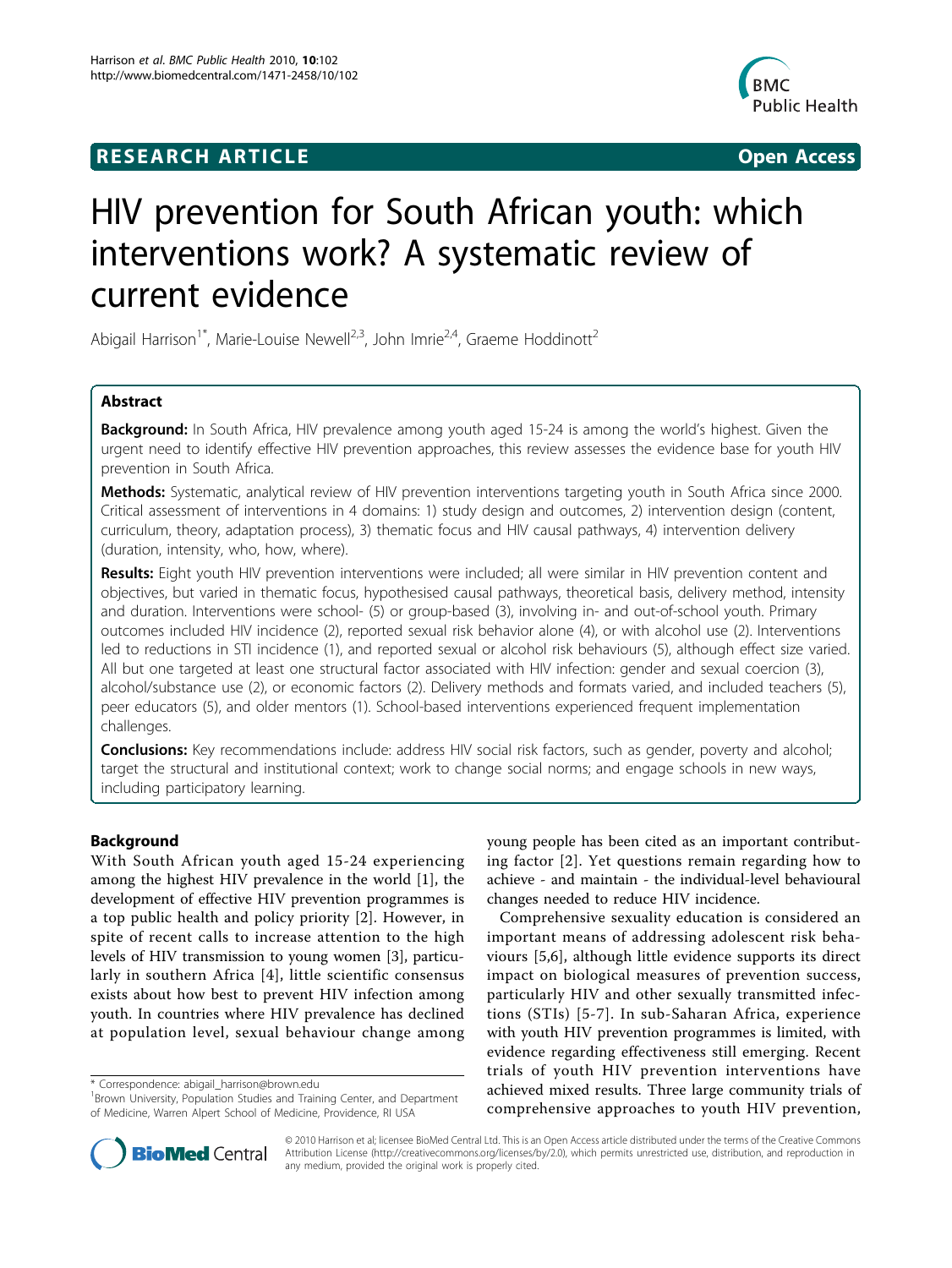involving schools and other key institutions and stakeholders, have failed to significantly reduce HIV incidence in young people, and have shown only modest success in increasing protective behaviours [\[8](#page-10-0)-[10\]](#page-10-0). However, two group-based interventions in South Africa have shown promise in reducing reported HIV-related risk behaviours, and in one case, associated biological outcomes [[11](#page-10-0)-[13](#page-10-0)]. Both interventions addressed HIVrelated structural factors, or the social influences underlying HIV risk [[14](#page-10-0)], namely gender-based violence [[11-13](#page-10-0)] and women's poverty [[12,13\]](#page-10-0). Together with limited results of several smaller, school-based interventions, these outcomes have triggered debate about 'which interventions work' [\[15](#page-10-0)].

Prior reviews of youth intervention studies in both developed and developing countries [\[2,5](#page-9-0)[,7,16](#page-10-0)-[19](#page-10-0)] suggest an important role for school-based interventions in increasing young people's knowledge of sexuality, reproductive health, and HIV prevention, with a majority leading to reductions in reported risk behaviours [[5\]](#page-9-0). Reviews of school-based interventions specific to sub-Saharan Africa have found greater intervention impact on HIV-related knowledge and attitudes than on reported sexual behaviours [\[16](#page-10-0),[17\]](#page-10-0), a finding reinforced by two recent large-scale trials in Tanzania, the Mema kwa Vijana (MkV) Project, and Zimbabwe, the Regai Dzive Shiri (RDS) Project [\[9](#page-10-0),[10\]](#page-10-0). These trials impacted knowledge and attitudes (both), self-efficacy (RDS), some aspects of men's sexual behaviour (MkV), and also self-reported pregnancy (RDS). Lessons learned from these trials include the need to change population norms regarding sexual risk behaviours, and to address a broad range of interpersonal, cultural and structural factors underlying HIV risk [\[20](#page-10-0)]. Further, strengthening and broadening existing approaches, like school-based programmes, and adopting new approaches to reduce youth HIV incidence in sub-Saharan Africa are important [\[16,17,20\]](#page-10-0).

To understand current evidence for youth HIV prevention in sub-Saharan Africa, and to answer the question 'which interventions work, and why', reviews of intervention content and characteristics of successful interventions are needed. While several systematic reviews of HIV prevention interventions have included developing country adolescents [\[2,5](#page-9-0)[,16](#page-10-0)-[18](#page-10-0),[21](#page-10-0)], only three focused on sub-Saharan Africa specifically [[16](#page-10-0),[17](#page-10-0),[21\]](#page-10-0). Two reviews included only school-based studies [\[16,17](#page-10-0)], while the third reviewed studies with an HIV endpoint [[21\]](#page-10-0). Further, many reviews primarily consider methodological and study design issues [[16-19\]](#page-10-0). Reviews may include few details about interventions, or on secondary and process outcomes that indicate pathways to intervention outcomes. Lastly, since systematic reviews are often based on published studies, recently-completed studies may be excluded, although these may offer relevant lessons learned, helping to identify promising approaches.

The debate about 'which interventions work - and why' has been renewed following recent trial results. In South Africa, the continued severity of the HIV epidemic has lent new urgency to these questions - and their answers [[22](#page-10-0)]. The development of interventions specific to the South African context is an urgent research priority [[23](#page-10-0)], and may support intervention approaches for sub-Saharan Africa more broadly. To inform the development of an evidence-based, state-ofthe-art approach to youth HIV prevention in South Africa, we undertook a review of ongoing or recently completed intervention studies, with the aim of systematically assessing characteristics of rigourously designed youth HIV prevention interventions, to better understand how they work, and why.

### Methods

This review addresses study design, intervention design, including content and theoretical basis, thematic focus and HIV causal pathways, and intervention delivery and implementation, among youth aged 12-24 years in South Africa. The review methodology was adapted from other reviews of adolescent HIV prevention studies, to ensure rigorous and systematic assessment of the strength of evidence on intervention effectiveness [[2,5,](#page-9-0)[18,19,23](#page-10-0)].

### Inclusion Criteria

'Rigorously designed' programs were defined as those focused specifically on preventing or reducing HIVrelated risk behaviours in young people, or their determinants, or incidence of HIV or other sexually transmitted infections. Selection criteria included: 1) intervention conducted in South Africa, in 2000 or after (since interventions prior to that date focused primarily on increasing knowledge and changing attitudes, and have been included in other reviews); 2) behavioural intervention focused on youth, using a broad definition of 12-24 years of age; 3) experimental design including a control or comparison condition; 4) biological or behavioural outcome, or both; and 5) available information on intervention structure (eg., curriculum, group vs individual format, number of sessions, implementation/ delivery personnel), content (eg., major themes and topics, information provided, targeted risk/protective factors), and theoretical framework. To consider the most up-to-date evidence, we included three types of studies: 1) completed interventions with published findings; 2) completed interventions with unpublished evaluations; and 3) promising approaches, which were ongoing interventions that met other criteria, with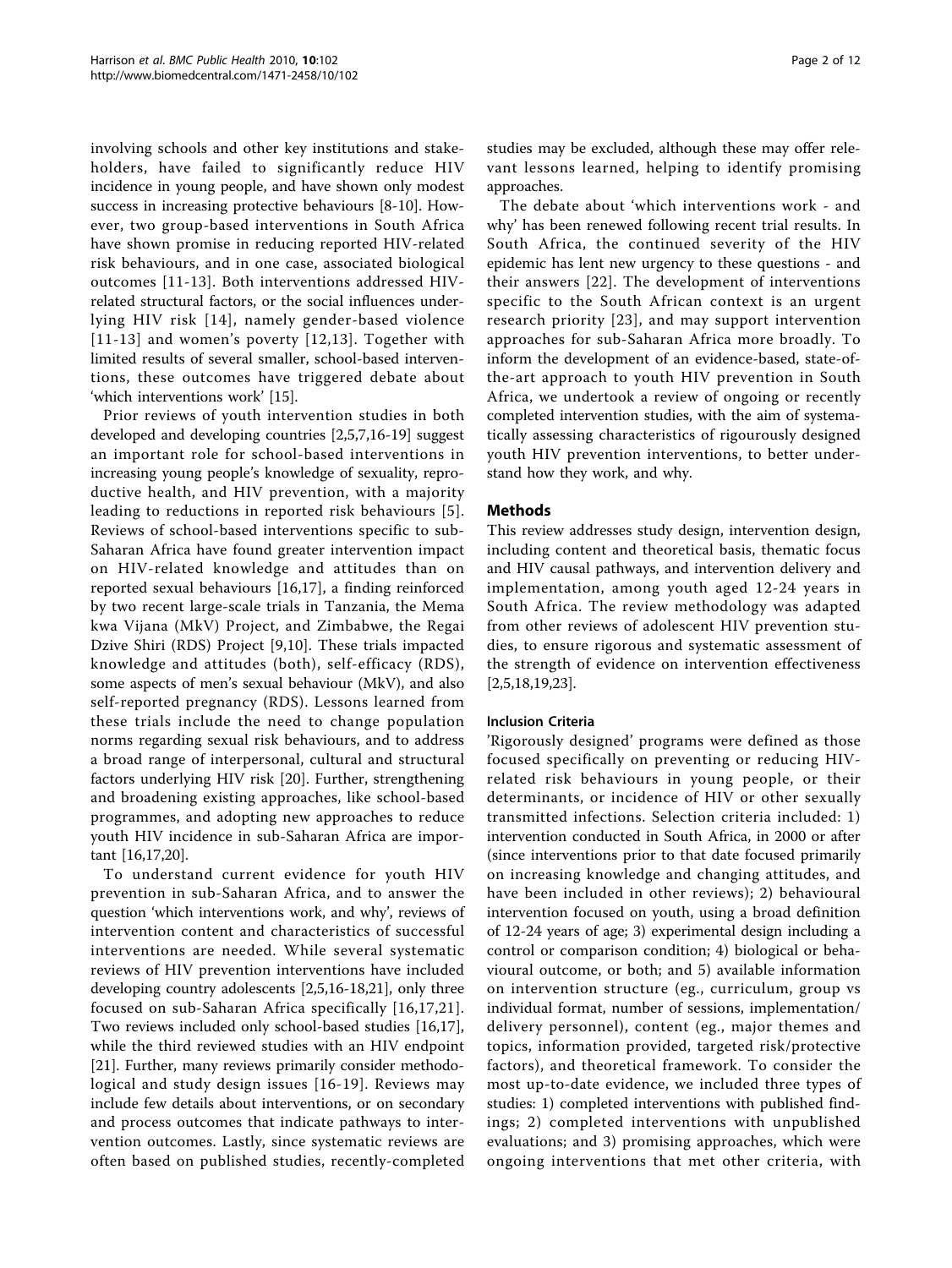sufficient data available to assess the intervention's content and likely impact. The result is a systematically conducted review of current youth HIV prevention interventions in South Africa.

The search strategy included computerised searches of MEDLINE, Social Sciences Index, and the NIH search engine CRISP; abstracts from the 2004, 2006 and 2008 International AIDS conferences; examination of alreadypublished systematic reviews [\[16,17](#page-10-0)], and expert consultation, creating a 'snowball' effect when other appropriate interventions were identified. Search terms included "schools, HIV prevention, South Africa" and "youth, HIV/AIDS, South Africa." We distinguished between 'programmes' and 'interventions', and excluded national programmes, such as LoveLife or Soul City [[24](#page-10-0),[25\]](#page-10-0), as well as programmes designed to support the national LifeSkills programme and their evaluations [[26](#page-10-0)-[28\]](#page-10-0), since these tended to be larger, with a geographically broader target population, and often had multiple components that rendered the evaluation of impact in a specific population more difficult. Instead, the review included interventions that were curriculum-based, or followed a similar structured protocol, aimed at effecting behavioural changes leading to a decrease in HIV incidence or related risk behaviours among South African youth. Some print media or health communication evaluations not explicitly designed to measure behaviour change were also excluded [\[29](#page-10-0)].

### Selection of Studies

Nine intervention studies were initially identified [[11,13,30](#page-10-0)-[36\]](#page-10-0). After further review, one of the nine although a promising model based on a community participatory approach - was excluded as it was a family intervention targeting parents, caregivers and pre-adolescents, and did not measure impact in youth aged 12- 24 [[30\]](#page-10-0). One of the eight selected was not formally a 'youth' intervention, but included an evaluation of the program's impact on young women and was thus included, although results need to be interpreted cautiously as the study was not designed with sufficient power to measure outcomes in this sub-group [[13](#page-10-0)]. Following identification of the studies, informal interviews were conducted with at least one researcher from each selected intervention, and requests made for copies of project materials. The process was further informed by an expert scientific workshop convened to discuss stateof-the-art issues related to schools and youth HIV prevention research.

#### Analytical Process

Information from these sources, as well as published reports, was used to prepare a description of each intervention, highlighting the substantive focus and hypothesised pathways to achieving the study's primary outcome(s). The main analytical categories were specified a priori, based on characteristics of interventions demonstrated to be successful in diverse settings [[5](#page-9-0),[16](#page-10-0),[17](#page-10-0)]. These included: 1) process of intervention development, including formative research; 2) cultural/linguistic adaptation; 3) use of social/behavioural theory; 4) how and where the intervention was delivered (eg. classroom, community, after school, extra periods); 5) who delivered the intervention (eg., peer educators, teachers, trained facilitators); 6) selection and reinforcement of key messages; 7) involvement of participants and/or broader community; 8) focus on social context and risk environments, as well as individual risk behaviours; and 9) focus on HIV causal pathways of relevance to South African setting.

## Results

#### Study Design and Outcomes

Eight interventions were included in the review. Stepping Stones, which reduced incidence of HSV-2, was one of two studies to measure biological outcomes, and the only one to report a significant impact [\[11\]](#page-10-0). Five of eight interventions demonstrated a significant improvement in reported HIV-related risk behaviours [[11,13,32,33,35\]](#page-10-0), including condom use [[33](#page-10-0)], HIV testing [[13](#page-10-0),[35\]](#page-10-0), heavy drinking [[11](#page-10-0)] or alcohol use during sexual activity [[32\]](#page-10-0), and intimate partner violence [[11,13\]](#page-10-0). Two other interventions resulted in maintenance of reported risk behaviours in the intervention group, with increased reports of sexual or alcohol risk behaviour in the comparison group [[34,36\]](#page-10-0), while one intervention showed no effect at all [[31](#page-10-0)] (Table [1\)](#page-3-0). Although all studies employed a control or comparison group, experimental designs varied widely, with some having non-randomised selection, multiple versus single assessments, sample sizes ranging from several hundred to several thousand participants, differences in length of follow-up period, active versus passive controls and cluster versus individually-randomised designs (Table [1](#page-3-0)). These differences contributed to a range of effect sizes, making comparison of intervention outcomes and impact difficult (Table [2](#page-4-0)). Further, assessment methods differed: surveys were conducted using electronic data capture via PDA (personal digital assistant) [[31](#page-10-0)], self-administered classroom surveys using pen and paper [[32,33,35](#page-10-0),[36\]](#page-10-0), or individual assessment by interviewers [[11](#page-10-0),[13,34\]](#page-10-0). All interventions conducted 'process' evaluations - generally qualitative to monitor intervention implementation (Table [1](#page-3-0)), and several studies had additional published reports on details of study design [[37](#page-10-0)-[40](#page-10-0)] or qualitative assessments [[41,42](#page-10-0)].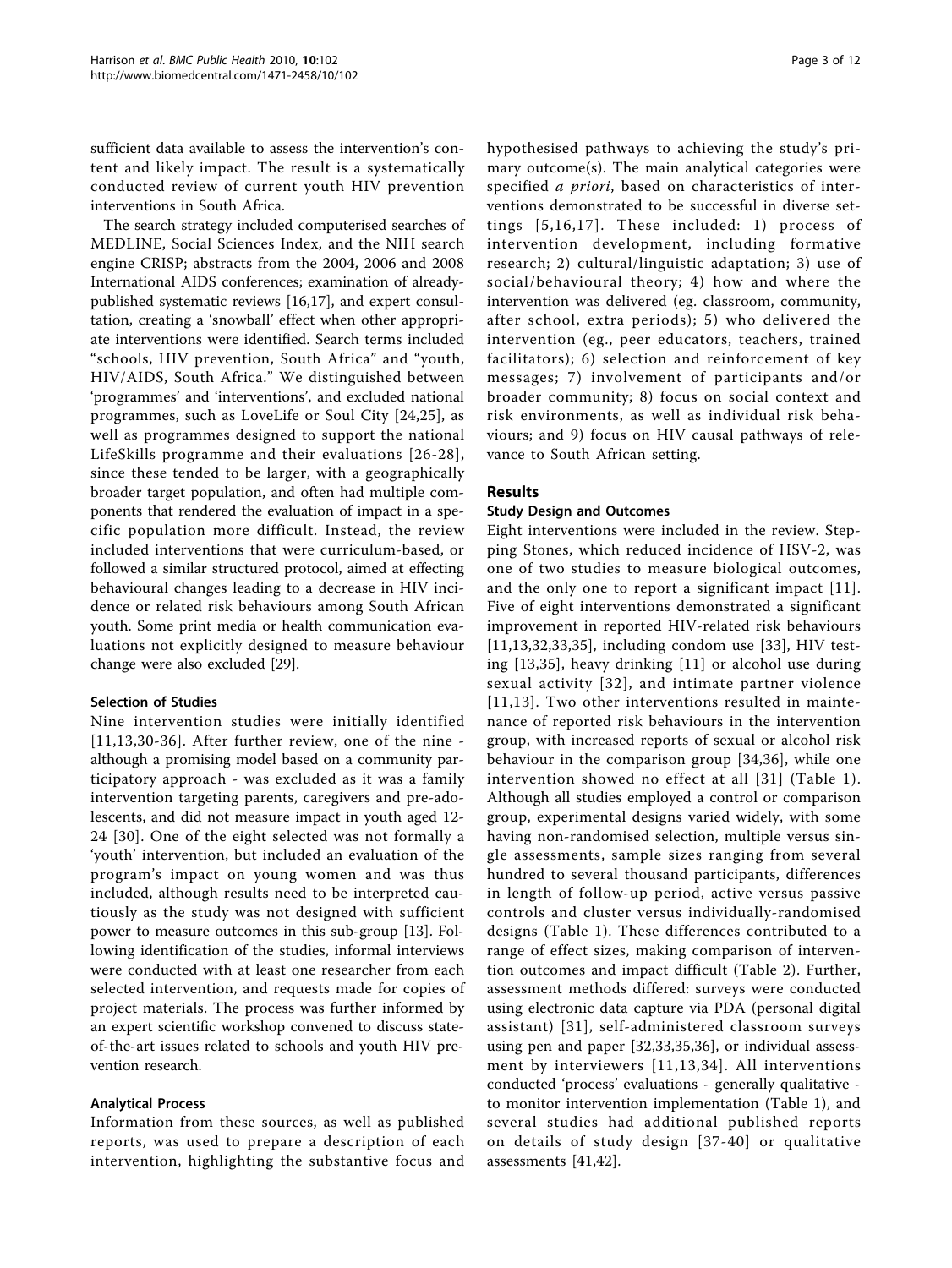| Project<br><b>Description</b>                                                                         | Objective                                                                                                                                                                | <b>Target Population/</b><br>Age                                                                                | <b>Experimental Design &amp;</b><br>Sample Size                                                                                                                      | <b>Control or Comparison</b><br>Condition                                                                                              | Duration of<br>Follow-up                                                                 |
|-------------------------------------------------------------------------------------------------------|--------------------------------------------------------------------------------------------------------------------------------------------------------------------------|-----------------------------------------------------------------------------------------------------------------|----------------------------------------------------------------------------------------------------------------------------------------------------------------------|----------------------------------------------------------------------------------------------------------------------------------------|------------------------------------------------------------------------------------------|
| <b>HAPS</b> [32]<br><b>IHIV/AIDS</b><br>Prevention<br>Study]<br>KwaZulu/Natal                         | Reduce sexual and alcohol risk-<br>taking behaviors                                                                                                                      | Secondary School<br>students, Grade 9;<br>Ages: 14-16 years                                                     | Random assignment at<br>school level; 3 intervention,<br>2 comparison schools<br>$N = 325$ I; $N = 336$ C;<br>pre-post survey                                        | Standard life skills/life<br>orientation curriculum                                                                                    | Follow up<br>survey: 2<br>months post-<br>intervention                                   |
| HealthWise [34]<br>CapeTown                                                                           | Reduce STI/HIV transmission,<br>drug/alcohol abuse and<br>increase positive use of leisure<br>time                                                                       | Secondary school<br>students, Grades 8-9<br>Ages 12-14 in urban<br>township setting;                            | Pre-and post-intervention<br>surveys; in 3 8 <sup>th</sup> grade<br>cohorts;<br>4 intervention, 5 control<br>schools randomly assigned;<br>$N = 901$ I; $N = 1275$ C | Standard life skills/life<br>orientation curriculum                                                                                    | 5 waves of data<br>collection for<br>each cohort<br>over 1.5 years                       |
| Mpondombili<br>Project [33]<br>KwaZulu/Natal                                                          | Promote safer sex behaviors,<br>with emphasis on dual<br>protection, sexual risk-reduction,<br>and promotion of positive<br>gender role norms                            | Secondary School<br>students: Grades 8-<br>10 in rural secondary<br>schools                                     | Baseline and follow up<br>surveys in 2 intervention and<br>2 comparison schools, not<br>randomized; $N = 442$ I;<br>$N = 541C$                                       | Standard life skills/life<br>orientation curriculum;<br>comparison schools<br>received shortened<br>version of curriculum<br>(delayed) | Follow up<br>survey: 5<br>months post-<br>intervention                                   |
| Adolescent<br>Livelihoods[35]<br>KwaZulu/Natal                                                        | Reduce HIV risks and social<br>vulnerabilities, increase access<br>to 'safe spaces' and life skills                                                                      | Urban township; Out<br>of school youth<br>aged 16-24; in-<br>school youth aged<br>14-20                         | Quasi-experimental; group<br>assignment                                                                                                                              |                                                                                                                                        | 2 years                                                                                  |
| SATZ<br>[31, 37, 51, 52]<br>CapeTown and<br>Northern<br>Province                                      | To develop, implement and<br>evaluate a school-based health<br>education program aimed at<br>promotion of correct,<br>consistent condom use and<br>delay in sexual debut | School students in<br>urban township and<br>rural area; ages 12-14<br>in grade 8                                | 1 pre- and 2 post-test<br>assessments within quasi-<br>experimental design; 13<br>intervention and 13 control<br>schools; not randomized.<br>$N = 3625$              | Comparison schools<br>received delayed<br>intervention                                                                                 | 1 year                                                                                   |
| Stepping<br>Stones[11,38]<br>Eastern Cape                                                             | Promote sexual and<br>reproductive health via HIV<br>prevention and reduction in<br>sexual coercion and intimate<br>partner violence                                     | Semi-urban<br>township; older<br>adolescents and<br>young adults aged<br>18-24: in- and out-<br>of-school youth | Cluster RCT; matched control<br>group; 35   clusters; 35 C<br>clusters. Sample size: 2770<br>$N = 1140$ I; $N = 1081C$                                               | Single session on HIV,<br>condoms, safe sexual<br>behaviors                                                                            | 2 years post-<br>intervention<br>with 2<br>assessments, at<br>12 months and<br>24 months |
| <b>Tshwane Peer</b><br>Education and<br>Support<br>Programme[36]<br>Tshwane<br>(Pretoria),<br>Gauteng | Promote accurate information<br>about HIV/AIDS, address peer<br>norms, establish psychosocial<br>support                                                                 | High school students<br>ages 13-20, in semi-<br>rural secondary<br>schools                                      | 13 intervention and 4<br>control schools; not<br>randomized. Pre-post survey<br>of one selected class in each<br>school.<br>$N = 1572$ I; $N = 596$ C                | Ongoing Life Orientation 18 months<br>or other HIV prevention<br>activities                                                            |                                                                                          |
| IMAGE -<br>Intervention<br>with<br>Microfinance<br>for AIDS and<br><b>Gender Equity</b><br>[12, 13]   | To evaluate effects of<br>combined microfinance and<br>training intervention on HIV risk of 14-35 year old<br>behavior                                                   | Of 3 evaluation<br>cohorts, one cohort<br>women                                                                 | Cluster RCT; 8 pair-matched<br>villages. $N = 130(l)$ ; $N = 132$<br>(C)                                                                                             | Villages randomised to<br>control received<br>standard of care;<br>available sexual health<br>info; no microfinance                    | 2 years                                                                                  |

<span id="page-3-0"></span>Table 1 Study Design for Eight Youth HIV Prevention Interventions in Systematic Review

### Intervention Design

Five interventions were school-based [[31-34](#page-10-0),[36](#page-10-0)], and employed a standard classroom approach to intervention delivery, while the remaining three were group-based [[11](#page-10-0),[13](#page-10-0),[35\]](#page-10-0) and delivered in community venues or schools after-hours (Additional file [1:](#page-9-0) Table S3). All eight interventions included broadly similar information about HIV transmission and prevention, although relative emphasis on condoms and abstinence/delay of sexual activity, and related topics such as sexual

negotiation, gender issues and sexual coercion, self esteem and interpersonal communication, and drugs and alcohol varied. Several interventions addressed pregnancy and contraception, while a few emphasized partner reduction and safe partnerships, and HIV testing [[11,13](#page-10-0),[31](#page-10-0),[33\]](#page-10-0). Two interventions strongly emphasized broader life skills, including numeracy [\[35](#page-10-0)], or training in economic support [\[13](#page-10-0),[35\]](#page-10-0). With the exception of the IMAGE and HAPS projects [[13](#page-10-0),[32](#page-10-0)], all interventions were single-component (Additional file [1,](#page-9-0) Table S3).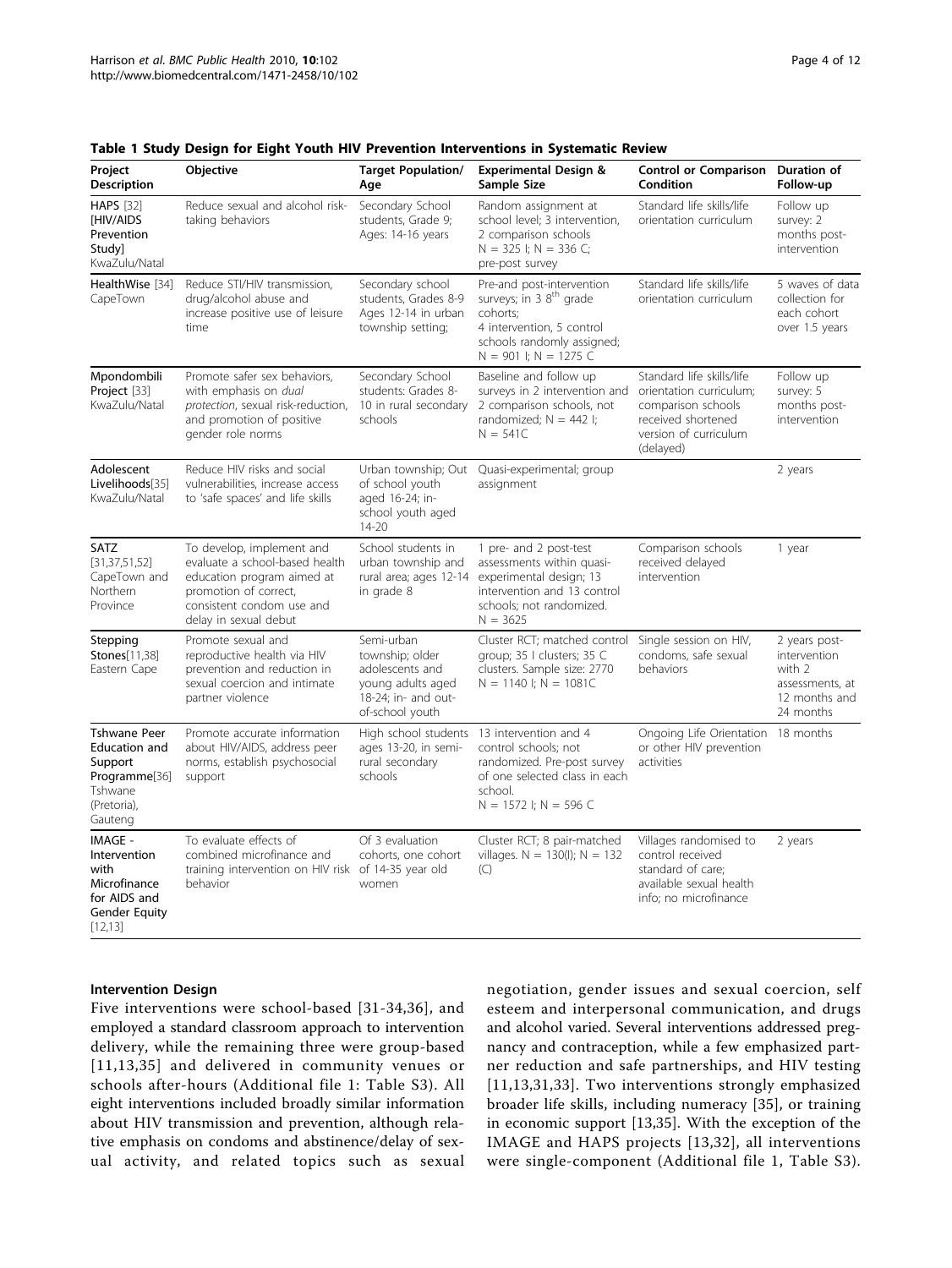| <b>Project Name and Location</b>                                                                                                                                                                                                                                                          | Impact of<br>Intervention on:<br>Knowledge,<br>Attitudes,<br>Perceptions, Social<br><b>Norms</b>                                                                                                                                                                                                                                                                                                                                                                                                                                                                                                                                                                                        | Behavioral skills and<br>intentions for risk<br>reduction<br>(communication,<br>negotiation, self-<br>efficacy)                                                                                                                                                                                                                                                                                                                                                                                                                                                                                                                                                           | Sexual and other HIV risk<br>behaviours                                                                                                                                                                                                                                                                                                                                                                                                                                                                                                                                                                                 | Clinical and<br>biological<br>outcomes and/or<br>Structural and<br><b>Community Effects</b> |
|-------------------------------------------------------------------------------------------------------------------------------------------------------------------------------------------------------------------------------------------------------------------------------------------|-----------------------------------------------------------------------------------------------------------------------------------------------------------------------------------------------------------------------------------------------------------------------------------------------------------------------------------------------------------------------------------------------------------------------------------------------------------------------------------------------------------------------------------------------------------------------------------------------------------------------------------------------------------------------------------------|---------------------------------------------------------------------------------------------------------------------------------------------------------------------------------------------------------------------------------------------------------------------------------------------------------------------------------------------------------------------------------------------------------------------------------------------------------------------------------------------------------------------------------------------------------------------------------------------------------------------------------------------------------------------------|-------------------------------------------------------------------------------------------------------------------------------------------------------------------------------------------------------------------------------------------------------------------------------------------------------------------------------------------------------------------------------------------------------------------------------------------------------------------------------------------------------------------------------------------------------------------------------------------------------------------------|---------------------------------------------------------------------------------------------|
| <b>HAPS</b> [32]<br>[HIV/AIDS Prevention Study]<br>KwaZulu/Natal<br>NB: Study results presented as scores<br>from scaled measures; analyzed using<br>ANOVA for each group, and showing<br>net intervention effect for difference<br>between intervention (I) and<br>comparison (C) groups | Positive attitudes to<br>condom use<br>0.17l vs 0.08C, interv<br>effect: 0.09<br>Positive attitudes<br>toward alcohol<br>$-0.011$ vs $0.16C$ , interv<br>effect: -0.17<br>Negative attitudes<br>toward alcohol<br>$-0.151$ vs $-0.08C$ ,<br>interv effect: -0.07                                                                                                                                                                                                                                                                                                                                                                                                                        | Self efficacy for sex<br>refusal<br>$0.081$ vs- $0.16C$ ,<br>intervention effect:<br>0.24<br>Self efficacy for<br>condom use<br>$-0.081$ vs $-0.06C$ ,<br>intervention effect:<br>$-0.02$<br>Self-efficacy for alcohol<br>refusal<br>0.17l vs 0.44C,<br>intervention effect:<br>$-0.27$<br>Condom use<br>intentions:<br>0.18l vs -0.01C,<br>intervention effect:<br>0.19<br>Intentions to have sex<br>- next 3 months: 0.00l<br>vs 0.06C, intervention<br>effect: -0.06                                                                                                                                                                                                   | Alcohol Behaviors:<br>Frequency of alcohol use: last 14<br>days<br>0.23l vs 0.28C, intervention effect:<br>$-0.05$<br>Number of drinks last time drinking<br>0.36l vs -0.08C, intervention effect:<br>0.44<br>Self or partner drinking at last sex<br>-0.9 vs 4.5C, intervention effect: -4.4<br>HIV-related behavior:<br>Condom use at last sex<br>4.2l vs 2.2C, intervention effect: 2.0                                                                                                                                                                                                                              | Not measured                                                                                |
| HealthWise [34]<br>CapeTown<br>NB: Assessment of intervention<br>conducted in 5 waves of data<br>collection; unless otherwise specified,<br>results are presented as comparison<br>between intervention (I) and<br>comparison (C) groups at last followup<br>(wave $5$ )                  | Non-users of<br>alcohol, cigarettes,<br>and marijuana at<br>wave $1*$<br>Lifetime Use<br>Alcohol: 62% vs<br>60%C, $OR = 0.9$<br>$[0.7 - 1.2]$<br>Cigarettes: 39%l vs<br>45%C, $OR = 1.2$<br>$[0.9 - 1.6]$ <sup>3</sup><br>Marijuana: 45%l vs<br>45%C, $OR = 1.0$<br>$[0.8 - 1.2]$ **<br>Use in past month:<br>Alcohol: 22%l vs<br>29%C, $OR = 1.4$<br>$[0.99 - 2.0]$ <sup>3</sup><br>Cigarettes: 28%l vs<br>35%C, $OR = 1.4$<br>$[1.04 - 1.8]$ <sup>3</sup><br>Marijuana: 18%l vs<br>15%C, $OR = 0.8$<br>$[0.6 - 1.1]$ **<br>Heavy use:<br>Alcohol: 8%I vs 12%<br>C, $OR = 1.7$<br>$[1.04 - 2.6]$ <sup>3</sup><br>Cigarettes: 13%l vs<br>17%C, $OR = 1.4$<br>$[0.9 - 1.9]$ <sup>3</sup> | Sexual risk:<br>Perception of condom<br>availability (condom<br>access: can get<br>condoms):<br>95%I vs 92%C,<br>$OR = 1.6$ [1.03-2.4]<br>Alcohol, Smoking and<br>Marijuana*<br>Alcohol use in:<br>Past month: 32%l vs<br>39%C, $OR = 1.4$<br>$[1.1 - 1.8]$ <sup>3</sup><br>Heavy use: 13%l vs19%<br>C, $OR = 1.6$<br>$[1.2 - 2.2]$ <sup>3</sup><br>Cigarette use in:<br>Past month: 41% vs<br>48%, $OR = 1.4$<br>$[1.1 - 1.7]$ <sup>3</sup><br>Heavy use: 22%l vs<br>$28\%$ , OR = 1.4<br>$[1.1 - 1.8]^{2.3}$<br>Marijuana use in past<br>month:<br>22%l vs 18%C.<br>$OR = 0.8$ [0.6-1.1]**<br>**in males, significantly<br>higher reported use in<br>intervention group | Sexual Behavior<br>Sexually active (lifetime) among<br>those not sexually experience at<br>baseline:<br>22%l vs 21%C, OR = 1.0 $[0.8-1.3]$<br>Frequency of:<br>Sexual activity (past month)***:<br>$-6$   $[-19 -+6]$ vs $-2C$ $[-12 -+8]$<br>Condom use (always)**:<br>$0$   [-12 -+12] vs +2C [-9 -+12]<br>*Since knowledge and attitudes of<br>alcohol and other substances were<br>not reported, these columns report<br>data on use behaviors in those<br>experienced (column 2) and not<br>experienced (column 1) at baseline.<br>***reported as 'change in<br>prevalence' between waves 4 and 5<br>of assessment | Not measured                                                                                |

## <span id="page-4-0"></span>Table 2 Study Results for Eight Youth HIV Prevention Interventions included in Systematic Review<sup>1</sup>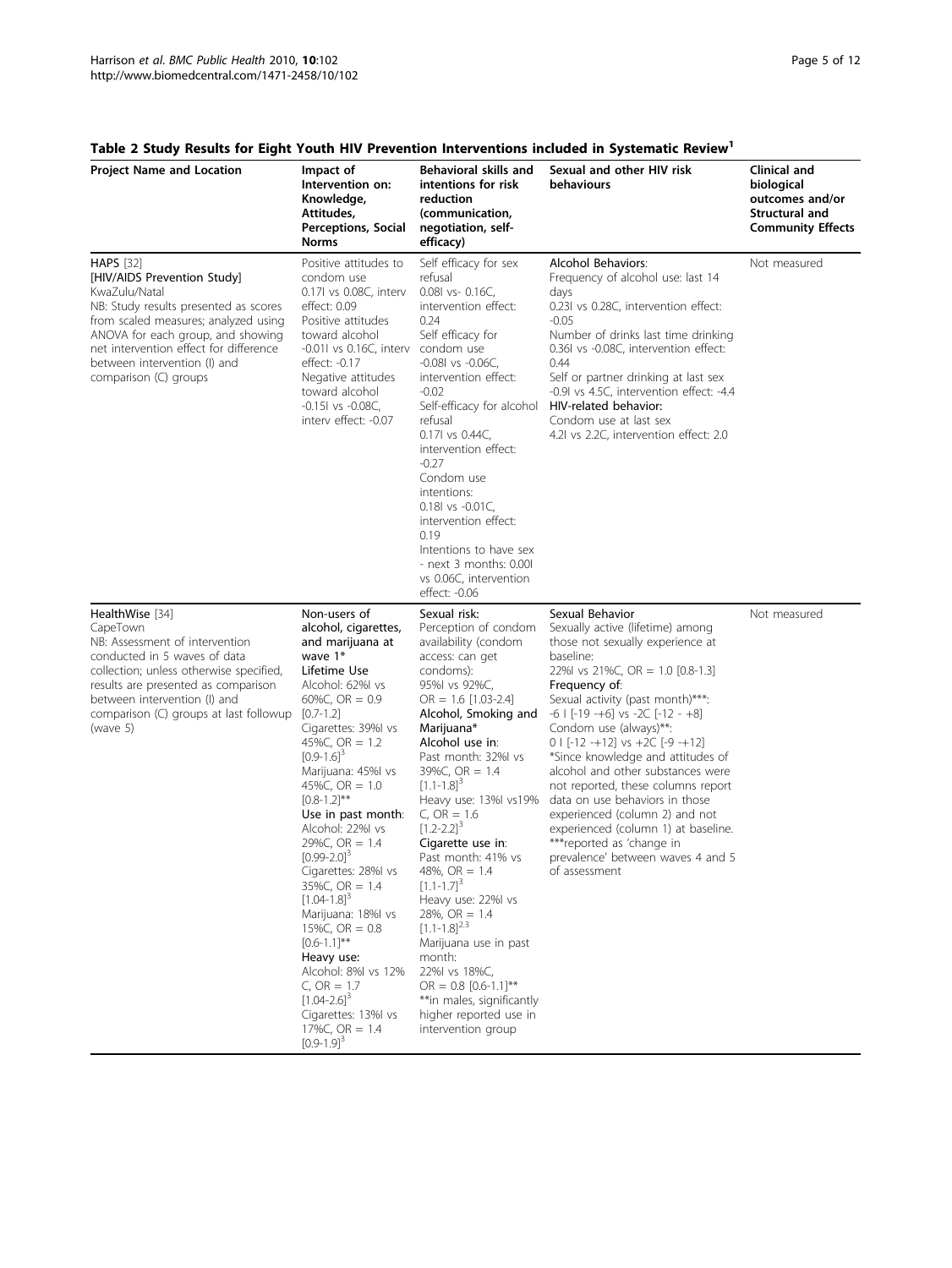## Table 2: Study Results for Eight Youth HIV Prevention Interventions included in Systematic Review<sup>1</sup> (Continued)

| Mpondombili<br>Project [33] KwaZulu/Natal<br>NB: *denotes significance at $p < 0.05$<br>level, based on analysis of data using<br>regression methods for comparison of<br>I and C groups at follow up. | General HIV<br>Knowledge <sup>3</sup> : 67.3%I<br>vs 54.7C, beta<br>coefficient: .26<br>$[-4.30 - +4.35]$ *<br>Know where to<br>access HIV test <sup>2</sup> :<br>76.6%l vs 62.6%C,<br>beta: 0.57 [0.08-1.05]<br>Peer norms for<br>abstinence (mean<br>score): 3.38l vs 3.67C,<br>beta: 0.28<br>$[-0.04 - 0.59]$ *<br>Peer norms for girls'<br>condom use (mean):<br>2.42l vs 2.24C, beta:<br>$-0.07$ $[-0.27 - 0.12]$<br>Egalitarian beliefs<br>about sex refusal:<br>6.27l vs 6.07C, beta:<br>0.38 [-0.20-0.97] | Self-efficacy for sex<br>refusal <sup>3</sup> : 84.8%l vs<br>77.8%C, beta: 0.49<br>$[0.25 - 1.24]$ *<br>Self-efficacy for<br>condom use <sup>3</sup> :<br>$0.61$ $[0.06-1.16]$ <sup>*</sup><br>Communication with<br>partner about<br>condoms <sup>3</sup> : 74.7% vs<br>57.5%C, beta: 2.18<br>$[1.21 - 3.91]$ *<br>Perceived risk for HIV:<br>90.8%l vs 86.5%C, beta:<br>$0.09$ $[-0.40 - 0.58]$<br>Perceived risk for<br>pregnancy: 57.8%l vs<br>49.2%C, beta: 0.19<br>$[-0.16 - 0.54]$ | Ever condom use <sup>3</sup> : 67.3% I vs 41.9%<br>C, OR = $2.85$ [1.62-5.04]*<br>Condom use at last sexual<br>intercourse <sup><math>2,3</math></sup> :<br>54.3%l vs 27.9%C, OR = 3.21<br>$[1.76 - 5.85]$ *<br>93.8%l vs 87.0%C, beta: Ever had sex <sup>2</sup> : 28.5%l vs 22.2%C, OR<br>$= 1.39$ [1.02-1.91]* | Not measured |
|--------------------------------------------------------------------------------------------------------------------------------------------------------------------------------------------------------|-------------------------------------------------------------------------------------------------------------------------------------------------------------------------------------------------------------------------------------------------------------------------------------------------------------------------------------------------------------------------------------------------------------------------------------------------------------------------------------------------------------------|-------------------------------------------------------------------------------------------------------------------------------------------------------------------------------------------------------------------------------------------------------------------------------------------------------------------------------------------------------------------------------------------------------------------------------------------------------------------------------------------|-------------------------------------------------------------------------------------------------------------------------------------------------------------------------------------------------------------------------------------------------------------------------------------------------------------------|--------------|
| Adolescent Livelihoods [35]<br>KwaZulu/Natal<br>NB: Preliminary findings. No measures<br>of significance provided.                                                                                     | Indicators of<br>financial well-being<br>Has savings:<br>M: 34%I vs 34%C;<br>F:27%I vs 8%C<br>Used financial<br>M: 49%I vs 32%C;<br>F:17%I vs 3%C<br>Discussed financial<br>decisionmaking<br>M: 56%I vs 23%C; F:<br>75% I vs 21%C                                                                                                                                                                                                                                                                                | Partner<br>communication in last<br>year<br>Self-esteem:<br>M: 51%I vs 23%C; F:<br>70%l vs 26%C<br>services from a bank: Delay/avoid sex in last<br>12 months<br>F: 76%I vs 66%C<br>Sexuality<br>M: 49%l vs 19%C; F:<br>67%I vs 26%C<br>Contraception<br>M: 49%I vs 19%C; F:<br>60%I vs 29%C<br>Violence/Sexual Abuse<br>M: 51%I vs 21%C; F:<br>62%l vs 24%C<br>Condom use<br>M: 56%I vs21%C; F:<br>75%I vs 29%C                                                                          | Among women:<br>Reported HIV testing:<br>34% baseline vs 57% post-l<br>Discussed avoiding STDs with<br>partner:<br>91%I vs 89%C<br>Discussed avoiding HIV with partner:<br>87%I vs 77%C                                                                                                                           | Not measured |
| <b>SATZ</b> [31,37]<br>CapeTown and Northern Province<br>NB: With regard to outcomes,<br>preliminary findings only are available.<br>Process evaluations have been<br>published[51,52].                | Knowledge,<br>Attitudes, Social<br>Norms, Self-efficacy<br>were measured.<br>Knowledge<br>increased in<br>intervention schools                                                                                                                                                                                                                                                                                                                                                                                    | No intervention<br>effects observed.<br>No effects on sub-<br>groups or for<br>secondary outcomes.                                                                                                                                                                                                                                                                                                                                                                                        | Sexual Risk Behavior<br>Ever had sex: 25.6%l vs 24.6%C,<br>$OR = 1.0$ [0.85-1.18]<br>Transition to sexual activity: 19.0%<br>vs 16.7%C, OR = 1.05 $[0.85-1.29]$<br>Condon use at last sex: 50.2% vs<br>44.9%C, OR = $1.13$ [0.79-1.62]                                                                            | Not measured |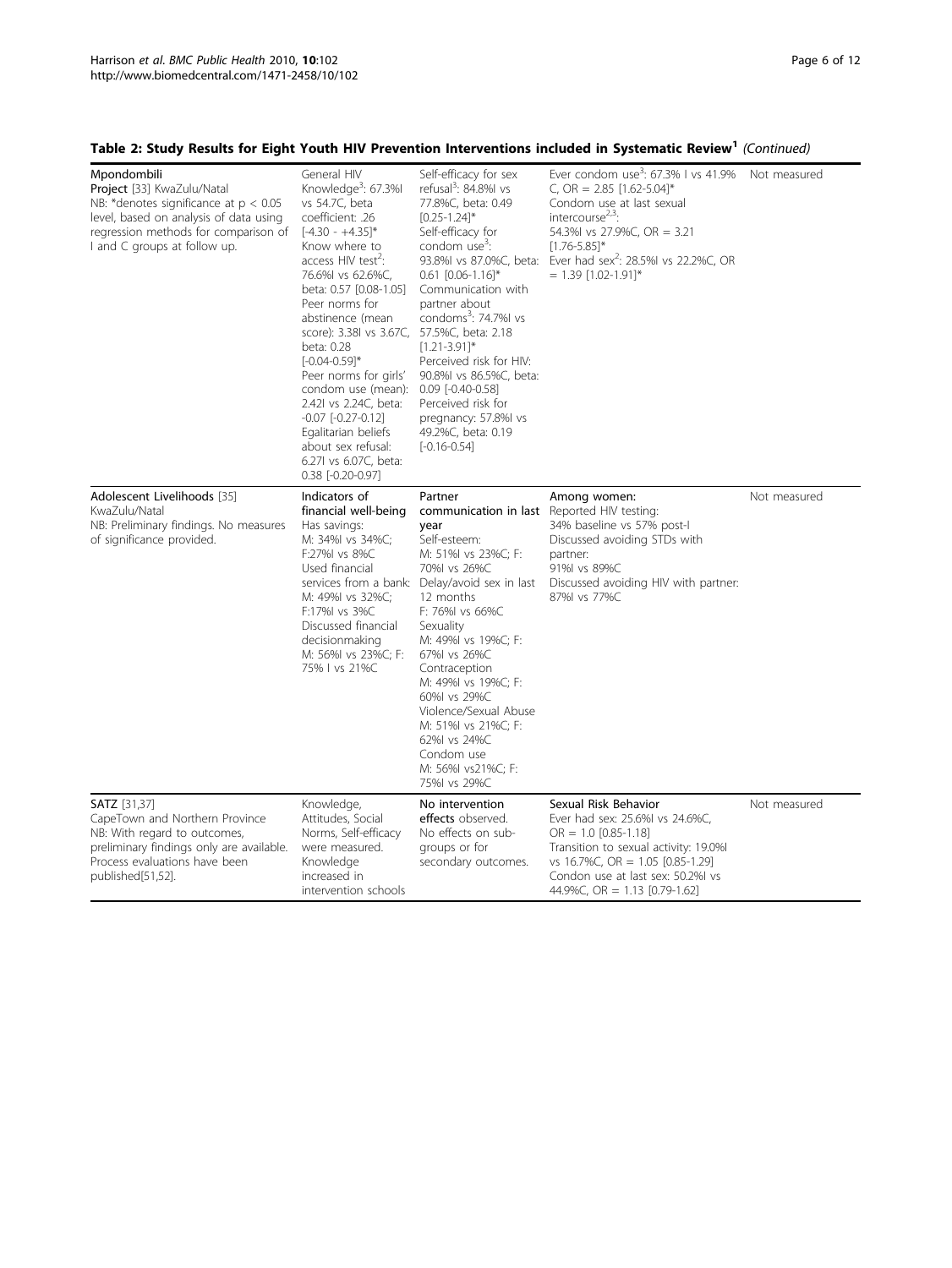## Table 2: Study Results for Eight Youth HIV Prevention Interventions included in Systematic Review<sup>1</sup> (Continued)

| Stepping Stones [11,38]<br>Eastern Cape<br>NB: As knowledge, attitudes and<br>related measures were not reported in<br>main outcome paper, these categories<br>are not included here.<br>Results are from 24 month follow-up.                                                                                                                                   | Correct condom use<br>at last sex<br>M: 73.2%l vs 75.1%C,<br>$p = 0.43$<br>F: 57.5%l vs 59.6%C,<br>$p = 0.45$<br>Problem drinking:<br>M: 26.6%l vs 25.7%C,<br>$OR = 1.1$ [0.81-1.49],<br>$p = 0.56$<br>0.43<br>Ever misused drugs<br>M: 6.5%I vs 12.0%C,<br>$OR = 0.50$ [0.23-1.11],<br>$p = 0.88$<br>F: 2.3%I vs 1.9%C, OR<br>$= 1.2$ [0.51-2.83], p =<br>0.68<br>Depression<br>M: 2.8%I vs 5.0%C,<br>$OR = 0.52$ [0.24-1.13],<br>$p = 0.56$<br>F: 12.8%l vs 16.1%C,<br>$OR = 0.76$ [0.51-1.15],<br>$p = 0.20$ | Number of partners (past year):<br>M (mean): 2.15l vs 2.39 C, effect: -0.0045 [-0.023-0.0003],<br>$p = 0.12$<br>$OR = 0.88$ [0.64-1.21], F: (mean): 1.19 vs 1.19 C, effect: 0.0001 [-0.0012-0.0025],<br>$p = 0.73$<br>Transactional sex w/casual partner<br>$OR = 0.90$ [0.70-1.17], M: 1.8%l vs 1.9%C, OR = 1.02 [0.39-2.65], p = 0.031<br>F: 2.0%l vs 2.2%C, OR = 0.94 [0.41-2.18], $p = 0.89$<br>>1 incident intimate partner violence<br>M: 6.2%I vs 96%C, OR = 0.62 [0.38-1.01], $p = 0.054$<br>F: 14.7% vs 13.5% C, OR = 1.12 [0.77-1.68], $p = 0.51$<br>Any casual partner<br>F: 3.4%I vs 2.2%C, OR M: 53.1%I vs 56.9%C, OR = 0.85 [0.62-1.13], p = 0.29<br>$= 1.4$ [0.61-3.17], p = F: 18.3% vs 16.3% C, OR = 1.17 [0.85-1.63], p = 0.34 |                                                                                                                                                                                                                                                                                                                                                                                              | Biological<br>HIV incidence:<br>F: 5.651 vs 6.95C<br>M: 1.4l vs 1.29C,<br>$p = 0.78$<br>$HSV-2$ :<br>F: 5.35I vs 7.71C<br>M: 1.46l vs 2.04C,<br>$p = 0.36$<br>Pregnancy<br>F: 14.4 vs 11.6C,<br>$OR = 1.45$ [0.92-2.28],<br>$p = 0.11$<br>M: 11.3I vs 12.9C,<br>$OR = 0.88$ [0.60-1.31],<br>$p = 0.53$ |
|-----------------------------------------------------------------------------------------------------------------------------------------------------------------------------------------------------------------------------------------------------------------------------------------------------------------------------------------------------------------|-----------------------------------------------------------------------------------------------------------------------------------------------------------------------------------------------------------------------------------------------------------------------------------------------------------------------------------------------------------------------------------------------------------------------------------------------------------------------------------------------------------------|--------------------------------------------------------------------------------------------------------------------------------------------------------------------------------------------------------------------------------------------------------------------------------------------------------------------------------------------------------------------------------------------------------------------------------------------------------------------------------------------------------------------------------------------------------------------------------------------------------------------------------------------------------------------------------------------------------------------------------------------------|----------------------------------------------------------------------------------------------------------------------------------------------------------------------------------------------------------------------------------------------------------------------------------------------------------------------------------------------------------------------------------------------|--------------------------------------------------------------------------------------------------------------------------------------------------------------------------------------------------------------------------------------------------------------------------------------------------------|
| Tshwane Peer Education and<br>Support Programme [36]<br>Tshwane (Pretoria), Gauteng<br>NB: In published results, measures of<br>significance were based on 'within<br>group' comparisons (eg., pre- and<br>post-test). For consistency, we present<br>'between group' comparisons of the<br>post-test measures in $\ell$ (n = 1572) and<br>$C(n = 532)$ groups. | Perception of peer<br>sexual activity<br>(most friends having<br>sex)<br>20.7%l vs 25.4%C<br>Friends practice safe<br>sex<br>51.0%l vs 54.2%C<br>Most friends drink<br>alcohol<br>25.0%I vs 27.2%C                                                                                                                                                                                                                                                                                                              | Findings reported as<br>difference in scale<br>scores:<br>Psychological well-<br>being:<br>52.441 (SD6.8) vs<br>51.51C(SD6.8)<br>Personal control:<br>7.48(SD2.1) vs 8.10C<br>(SD2.1)<br>School Climate:<br>57.49(SD11.4) vs<br>58.31C(11.7)                                                                                                                                                                                                                                                                                                                                                                                                                                                                                                     | Sexual experience:<br>41.6%l vs 46.2%C<br>Sex during past 3 months:<br>36.9%I vs 30.8%C<br>Multiple partners in past 3 months<br>15.6%l vs 17.3%C<br>Condom use every time in last 3<br>months:<br>59.3%l vs 54.7%C<br>Sex without consent<br>19.7% vs 20.8% C<br>Current Alcohol Use<br>21.9%l vs 22.7%C<br>Excessive alcohol use<br>13.1%l vs 18.0%C<br>Illicit drug use<br>6.5%l vs 7.2%C | Not measured                                                                                                                                                                                                                                                                                           |
| IMAGE - Intervention with<br>Microfinance fir AIDS and Gender<br><b>Equity</b> [12,13]                                                                                                                                                                                                                                                                          | Knowing HIV+<br>person can look<br>healthy: 91% I vs<br>$87\%C$ , RR = 1.09<br>$[0.73 - 1.62]$<br>Comfort discussing<br>sexuality in the<br>home: 84%I vs 68%<br>C, RR = $1.22$ [0.53-<br>2.80]                                                                                                                                                                                                                                                                                                                 | Communication in<br>h'hold about sex (past<br>year): 74%l vs 50%C,<br>$RR = 1.46$ [1.01-2.12]                                                                                                                                                                                                                                                                                                                                                                                                                                                                                                                                                                                                                                                    | >1 sexual partner in past year:<br>4%l vs 3%C, RR = 0.95 [0.40-2.27]<br>Unprotected last sex, non-spousal<br>partner: 55%l vs 78%C, RR = 0.76<br>$[0.60 - 0.96]$<br>?HIV test: 29%I vs 18%C, RR = 1.64<br>$[1.06 - 2.56]$                                                                                                                                                                    | No biological<br>outcome measures<br>for analysis of<br>women under age<br>35                                                                                                                                                                                                                          |

<sup>1</sup>All data are presented for combined male and female results, except where published results included only gender-disaggregated results (eg., Stepping Stones<br>and Adolescent Livelihoods projects). <sup>2</sup> Indicates significan significant findings for sub-sample of females in Intervention vs Control at followup (not shown).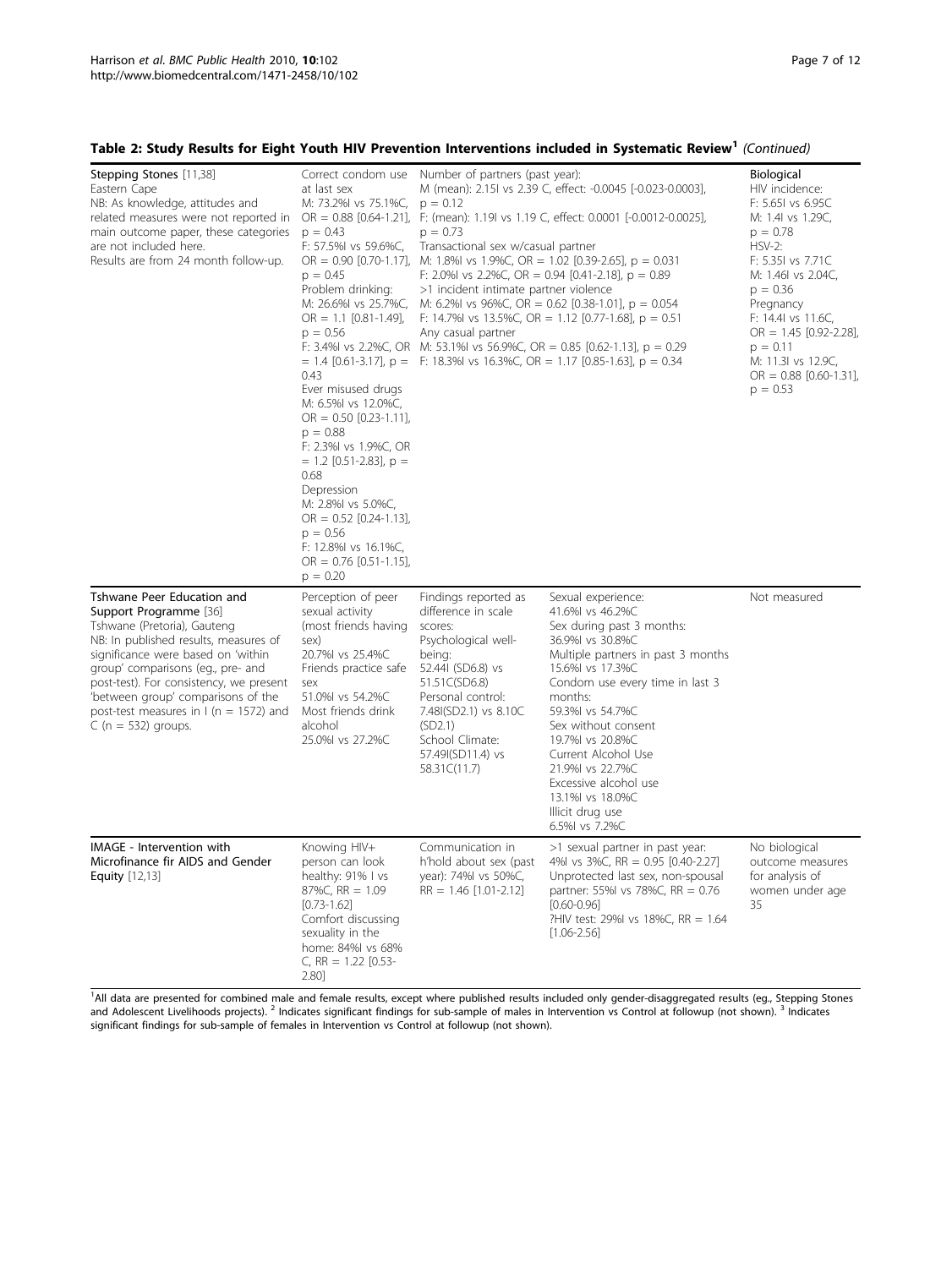Some interventions incorporated multi-level approaches, as in the two curricula in HAPS addressing sexual risk reduction and alcohol [[32](#page-10-0)]. Two other projects [[34,35](#page-10-0)] addressed multiple, discrete topics within one intervention, such as HIV prevention and financial skills [[35\]](#page-10-0), HIV and pregnancy prevention, or 'dual protection' [\[33](#page-10-0)], sexual and alcohol risk reduction coupled with positive leisure time use [\[34\]](#page-10-0), or school-level factors [[36](#page-10-0)]. All interventions, both school- and group-based, used written curricula, except for the TPE Project, in which facilitators and peer educators developed role plays and presentations.

### Intervention Development and Cultural Adaptation

Considerable variation existed in the cultural adaptation of interventions to South Africa. Five curricula were developed in the US or UK, while Stepping Stones was developed in Uganda. These were adapted via qualitative research [\[31](#page-10-0),[32\]](#page-10-0) or participatory action research [[11](#page-10-0),[13,33](#page-10-0),[34\]](#page-10-0) with the target audience. One of the five adapted specific modules from several effective interventions in the US and South Africa [\[33](#page-10-0)], rather than entire curricula [[11,31](#page-10-0),[32,34\]](#page-10-0). Two interventions were developed locally [[35,36](#page-10-0)], with one not using a formal curriculum [[36](#page-10-0)].

### Theoretical Framework

Most studies were based on social cognitive models of behavioural change [\[31](#page-10-0)-[34,36\]](#page-10-0), although possible limitations of these individual risk-reduction models for non-Western contexts were acknowledged [\[31,33\]](#page-10-0) (Additional file [1](#page-9-0), Table S3). To address this, some studies expanded existing theoretical frameworks to include socio-cultural factors [\[31](#page-10-0)], or used individual and grouplevel theories together [[33](#page-10-0)]. Three studies used an empowerment model based on the theories of Paolo Freire [[11,13](#page-10-0),[33](#page-10-0)].

### Thematic Focus and HIV Causal Pathways

Each intervention had a unique thematic focus within overall HIV prevention goals (Table [1](#page-3-0)), reflecting the hypothesised causal pathways to HIV infection. Generally, the causal pathways represented probable influences on HIV infection and associated risk factors. Stepping Stones and IMAGE, for example, addressed genderbased violence as an important influence on HIV risk, with reduction of intimate partner violence a key intervention message [[11\]](#page-10-0). HAPS and HealthWise both strongly emphasized alcohol use as a risk factor for HIV infection [[32,34](#page-10-0)]. Along with Stepping Stones and IMAGE, Mpondombili focused on gender equity, adopting an empowerment approach to challenge negative gender values [\[33](#page-10-0)]. Adolescent Livelihoods and IMAGE focused on the economic context of HIV risk, specifically the attainment of vocational or financial life skills aimed at individual empowerment [\[13,35](#page-10-0)]. In addition to peer social norms related to HIV prevention, the TPE Project [[36](#page-10-0)] addressed school-level factors that could support students' HIV prevention goals, while HealthWise focused on positive leisure time use [[34](#page-10-0)]. While these are not, with the exception of IMAGE, truly 'structural interventions', they are focused on key structural factors that affect HIV risk at the individual level, as well as their social context.

### Intervention Delivery

Five interventions used standard, classroom-based methods [[31-34,36](#page-10-0)]. Some studies used schools in innovative ways, including Healthwise's after-school activities [\[34](#page-10-0)], or as a meeting place for in-school and out-of-school youth in Adolescent Livelihoods [\[35](#page-10-0)], and for extra-curricular sessions in Stepping Stones [[11](#page-10-0)]. The main differences, however, between the school-based and nonschool-based approaches were the individual versus group approaches. Importantly, the use of group-based intervention delivery appears to have fostered positive shifts in group norms regarding HIV risk behaviours [[11,13,35](#page-10-0)].

### Who Delivered the Intervention?

In 4 of the 5 school-based interventions [[31](#page-10-0)-[34\]](#page-10-0), teachers had a main role in delivering the intervention. The SATZ and Mpondombili projects trained peer educators to co-facilitate the intervention with teachers in classrooms [\[31,33](#page-10-0)]. The TPE Project relied on peer educators with guidance from post-graduate student advisors, and the support, but not active involvement, of teachers [[36](#page-10-0)]. Teachers generally were responsible for overseeing peer educators as well as the curriculum, with assistance from an intervention team [\[31-33](#page-10-0)].

Peer educators of the same age or slightly older participated in all but one school-based intervention [[31-33](#page-10-0),[36\]](#page-10-0). Several interventions had older peer facilitators, who functioned as mentors and were responsible for leading structured group discussions [\[11,35\]](#page-10-0). Usually, peer educators were selected via a competitive process [[9](#page-10-0),[33](#page-10-0)], or via nomination by student peers [[32](#page-10-0),[36](#page-10-0)]. In some projects, such as TPE, teachers made the final selection [[36\]](#page-10-0). Training generally consisted of strengthening the peer educators' knowledge base, and developing facilitation, interpersonal and public speaking skills. Length of training varied, however, from a 1-2 day workshop in the Tshwane and HAPS projects, to six months in Mpondombili. In HAPS, peer leaders led discussions following audiotaped vignettes about teenagers' dilemmas regarding alcohol use and sexual activity [\[32](#page-10-0)]. In Mpondombili, as well as HAPS, SATZ and Health-Wise, teachers also received extensive training, ranging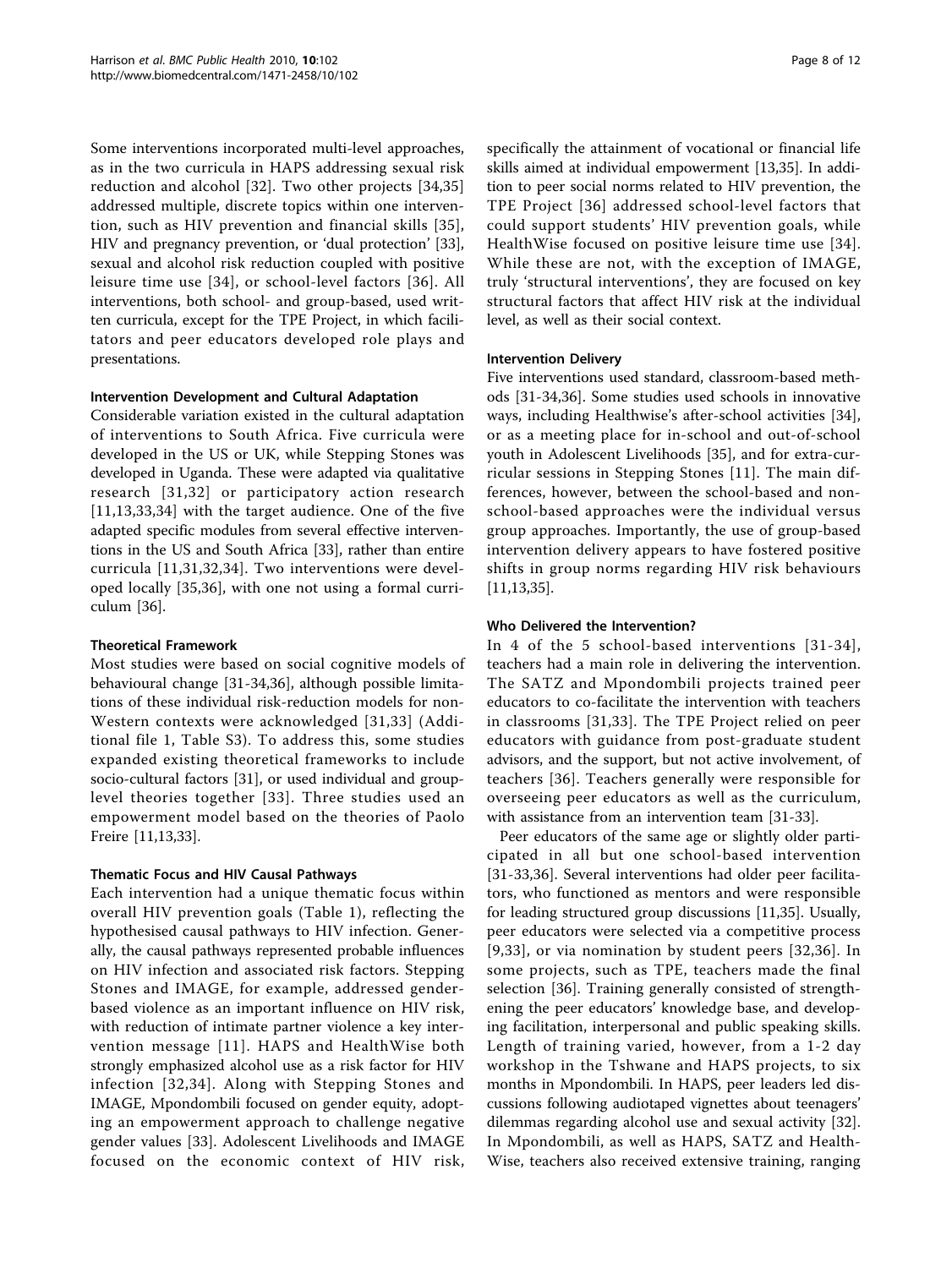from 2-3 days to several multi-day workshops (Additional file [1,](#page-9-0) Table S3). Overall, peer educators were popular with students, but required high levels of training and support for their expected roles.

### Intervention Duration, Intensity and Reinforcement of Key Messages

The eight interventions varied greatly in number of sessions, programme duration, and frequency of sessions (Additional file [1,](#page-9-0) Table S3), ranging from 8 weeks to six months, with two interventions providing booster sessions [[31,34\]](#page-10-0). The number of intervention modules ranged from 10-16, although there was a wider range in the number or sessions, as some modules took 2-3 sessions to complete [\[32](#page-10-0),[34\]](#page-10-0). In-school and out-of-school interventions were of similar duration.

#### Summary of Review Findings

In summary, the review finds that, although within these trials the effects of most interventions on reported sexual risk behaviour or biological outcomes were limited, common elements related to their impact on secondary outcomes can be discerned, as well as aspects of intervention delivery. These include: 1) a focus on at least one social/structural risk factor, as in the emphasis on gender, poverty and alcohol in these eight interventions, 2) using group-based delivery to change social norms, 3) within schools, demonstrating the need to use additional personnel, perhaps from outside the school setting, to deliver interventions, thus relieving a burden on teachers, and 4) directing intervention efforts at the school, as well as individual, level. In addition, several studies demonstrate the potential of structural interventions to bring about changes in HIV-related risk behaviours.

## **Discussion**

How do the findings from this review answer the question 'what works' to prevent HIV infection in young people in southern Africa? Importantly, the review identifies key elements associated with intervention impact, and highlights promising approaches in youth HIV prevention for South Africa and similar settings. These eight interventions, most of them rigorously designed with regard to intervention and evaluation, indicate progress toward improved HIV prevention, based on behavioural proxy measures for HIV infection. However, given the range of interventions that have been tested, differences in the relative strengths and weaknesses of evaluation designs, and the limited effectiveness of many interventions, a definitive assessment of 'what works' is not possible. Yet important lessons are learned, leading to specific recommendations for future research.

What are the lessons learned from the eight studies included in this review? First, moving beyond individual-level measures of knowledge and psychosocial factors to address social and structural factors underlying HIV risk is the main success of these interventions. An important feature - and their area of greatest impact - was the focus on HIV causal pathways relevant to southern Africa, namely gender, sexual coercion, alcohol use and economic risk. Results of the two other major youth intervention trials in sub-Saharan Africa, MkV and RDS, support the importance of addressing social and institutional, as well as individual level, factors to change population-level norms about HIV risk behaviours [[9](#page-10-0),[10,21\]](#page-10-0). However, addressing social factors is not the same as implementing a 'structural intervention', as in the IMAGE project where women's access to economic resources apparently increased personal empowerment, leading to reduced sexual risk behaviour [[42\]](#page-10-0), a finding observed in the larger trial as well as the sub-group of younger women. Similarly, Stepping Stones led to changes in gender beliefs and values, thus impacting the structural context of risk [[11\]](#page-10-0). An important second lesson, then, is the need for interventions to adopt structural approaches that can alter the context of young people's HIV risk. Although structural interventions are often critiqued as 'social development' rather than focused health interventions [[14\]](#page-10-0), in fact these studies offer several important examples of how targeted structural approaches can change individual behaviour. The HealthWise intervention offered young people alternatives for leisure time use, while in the Adolescent Livelihoods project young people learned life skills, such as numeracy, that may enhance vocational and educational success. Promising economic interventions are also being tested in other sub-Saharan African settings [[43](#page-10-0)]. Third, changing social norms related to HIV risk and protective behaviours is important. Stepping Stones' success was clearly associated with altering beliefs about gender and HIV risk, particularly among men, and with offering viable alternative normative behaviours [\[11,44](#page-10-0)]. One way that group intervention approaches, such as IMAGE and Stepping Stones, generate positive social norms is through engaging participants in collective critical thinking, thereby fostering self-esteem and individual empowerment [[45\]](#page-10-0). Community mobilisation, employed effectively among women in the IMAGE project and in other promising interventions [[13,14,45](#page-10-0)], is also an important component. Importantly, most school-based interventions do not use a group approach, but are delivered didactically by teachers in classrooms, relying on the ability of students to act individually on information received. A simple way to address this would be for school-based interventions to include more group-based, rather than didactic, learning. A fourth lesson learned is thus the need to engage schools differently in HIV prevention, including use of personnel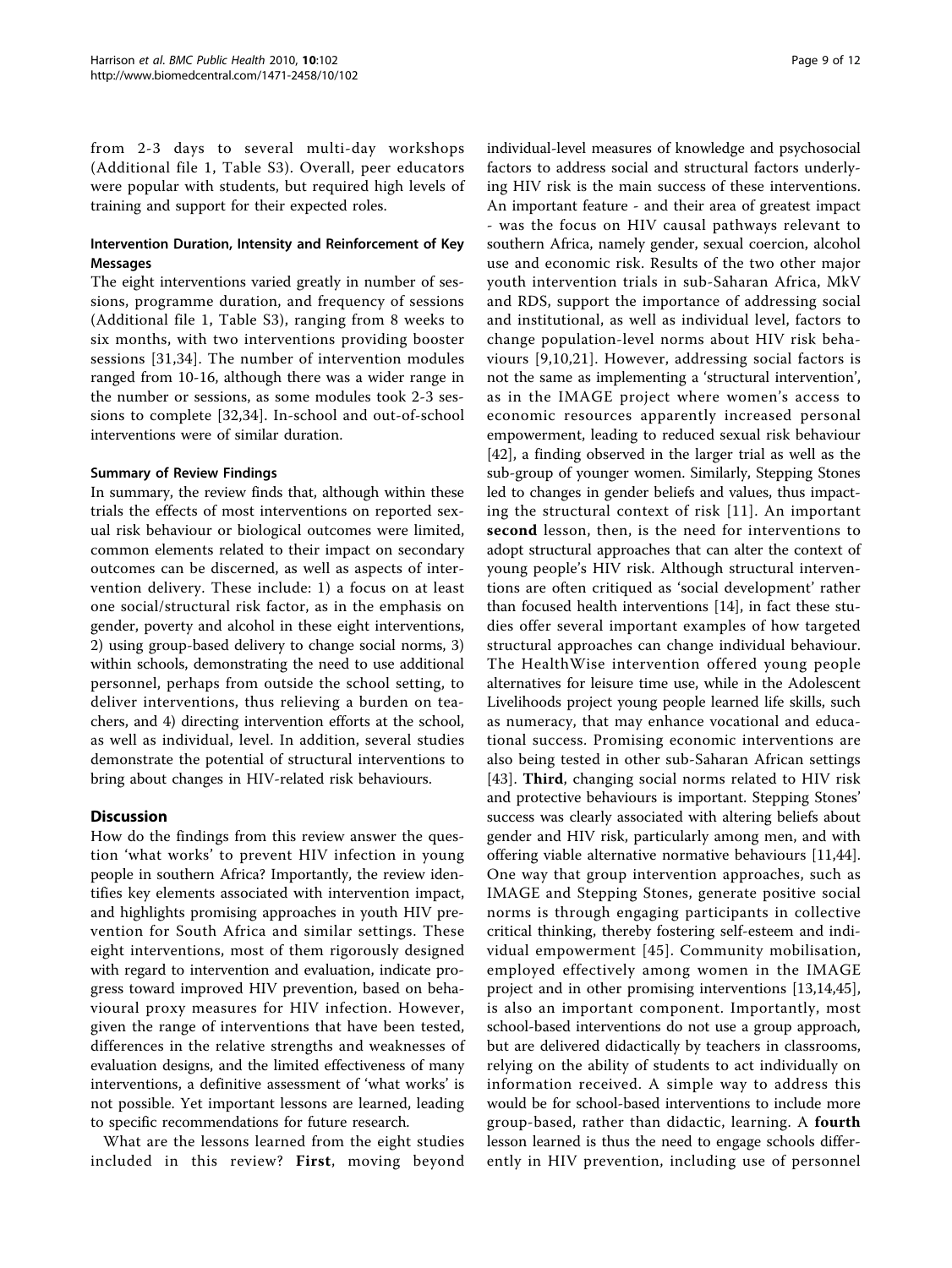<span id="page-9-0"></span>other than teachers to deliver interventions. While peer education is popular among students, this review supports other findings that offer little evidence for its ability to increase intervention impact [[46](#page-11-0),[47\]](#page-11-0). One approach with certain advantages over teachers, who often resist teaching sexuality education, and same-age peers, who may sometimes have difficulty commanding the necessary authority to run a classroom [[41](#page-10-0),[47\]](#page-11-0), would be to use older youth as 'mentors'. School mentors could work in partnership with teachers who request to teach sexuality education and HIV prevention, but would relieve the reliance on teachers who do not want this responsibility.

Of the five school-based interventions reviewed, four experienced serious implementation problems, leading to calls for interventions to target the school level as well as individual students [[31,32](#page-10-0),[34\]](#page-10-0). Interventions in South African schools experience challenges to fidelity, due to scheduling disruptions, high levels of student and teacher absenteeism, frequent violence and other school-level issues [[48](#page-11-0)]. These findings thus suggest the need to change how school interventions are implemented, with enormous potential to improve on current models. Yet in spite of the difficulties, schools have some important advantages for intervention delivery, including the ability to reach a large number of youth [[49,50](#page-11-0)], suggesting that working to improve schoolbased intervention models is an important priority. Methods from the education sector could inform HIV prevention interventions, including the use of school mentors, teacher training in participatory learning approaches, and efforts at school-level change [[48](#page-11-0)]. At the same time, recognition of the considerable variation in youth needs is important, and interventions in community or other venues designed to reach out-of-school youth, or older adolescents, are also research priorities.

### Conclusions

Based on the findings from this review - and from the MkV and RDS trials - specific recommendations for a 'third generation' of youth HIV prevention interventions can be made. These include 1) conducting trials of youth-focused structural interventions, with the aim of altering the structural context of HIV risk; 2) developing new approaches for schools, including interventions that target school-level factors and engage schools as active partners, including mobilising the broader 'school community' of students, teachers, parents and community members; and 3) ensuring that future trials have better measurement and more rigorous designs, including HIV incidence - or another comparable biological measure, such as HSV-2 - as the primary outcome, as well as longer-term follow-up. These recommendations can help to address remaining gaps in knowledge about

youth HIV prevention, in spite of important lessons learned from the 'second generation' interventions reviewed here. These include a more definitive understanding of the merits of multi- versus single-component interventions, or of broad-based versus more narrowly targeted approaches, and developmental considerations, like age, gender, sexual activity, and schooling status. These recommendations can help to improve youth HIV prevention research, where - in spite of great progress - no interventions have yet demonstrated a reduction in HIV incidence. This remains the most important - and essential - marker of intervention success.

Additional file 1: Table S3. Intervention Design, Content and Characteristics for Eight Youth HIV Prevention Interventions included in Systematic Review Click here for file [ http://www.biomedcentral.com/content/supplementary/1471-2458-10- 102-S1.DOC ]

#### Acknowledgements

The Africa Centre for Health and Population Studies is funded by the Wellcome Trust, UK for core support and surveillance [082384/Z/07/Z].

#### Author details

<sup>1</sup> Brown University, Population Studies and Training Center, and Department of Medicine, Warren Alpert School of Medicine, Providence, RI USA. <sup>2</sup> Africa Centre for Health and Population Studies, University of KwaZulu Natal, Somkhele, South Africa. <sup>3</sup> Centre for Paediatric Epidemiology, Institute of Child Health, University College London, London, UK. <sup>4</sup>National Centre in HIV Social Research, University of New South Wales, Sydney, Australia.

#### Authors' contributions

AH and MLN designed the review, and contributed to all phases of the research and writing. In addition, AH collected and analyzed the data for each study included in the review. JI contributed to analysis and interpretation of results, as well as preparation of the manuscript. GH contributed to data analysis and preparation of the manuscript. All authors reviewed and approved the final version of this manuscript.

#### Competing interests

The authors declare that they have no competing interests.

#### Received: 14 September 2009 Accepted: 26 February 2010 Published: 26 February 2010

#### References

- UNAIDS: AIDS Epidemic. Update. Joint United Nations Programme on HIV/ AIDS. Geneva, Switzerland 2008. [\[http://data.unaids.org/pub/Report/2009/](http://data.unaids.org/pub/Report/2009/JC1700_Epi_Update_2009_en.pdf) [JC1700\\_Epi\\_Update\\_2009\\_en.pdf\]](http://data.unaids.org/pub/Report/2009/JC1700_Epi_Update_2009_en.pdf), Accessed 8 March 2010.
- 2. Ross D, Dick B, Ferguson J: Preventing HIV/AIDS in Young People: A Systematic review of the evidence from developing countries. Report of the UNAIDS Inter-agency Task Team on Young People World Health Organization Technical Report Series 938 2006.
- 3. Laga M, Schwärtlander B, Pisani E, Sow PS, Caraël M: [To stem HIV in Africa,](http://www.ncbi.nlm.nih.gov/pubmed/11399966?dopt=Abstract) [prevent transmission to young women.](http://www.ncbi.nlm.nih.gov/pubmed/11399966?dopt=Abstract) AIDS 2001, 15:931-934.
- Stirling M Rees H, Kasedde S, Hankins C: Introduction: addressing the vulnerability of young women and girls to stop the HIV epidemic in southern Africa. AIDS 2008, 22:S1-S3.
- 5. Kirby D, Laris BA, Rolleri LA: [Sex and HIV Education Programs: Their](http://www.ncbi.nlm.nih.gov/pubmed/17321420?dopt=Abstract) [Impact on Sexual Behaviors of Young People throughout the World.](http://www.ncbi.nlm.nih.gov/pubmed/17321420?dopt=Abstract) J Adolesc Health 2007, 40:206-17.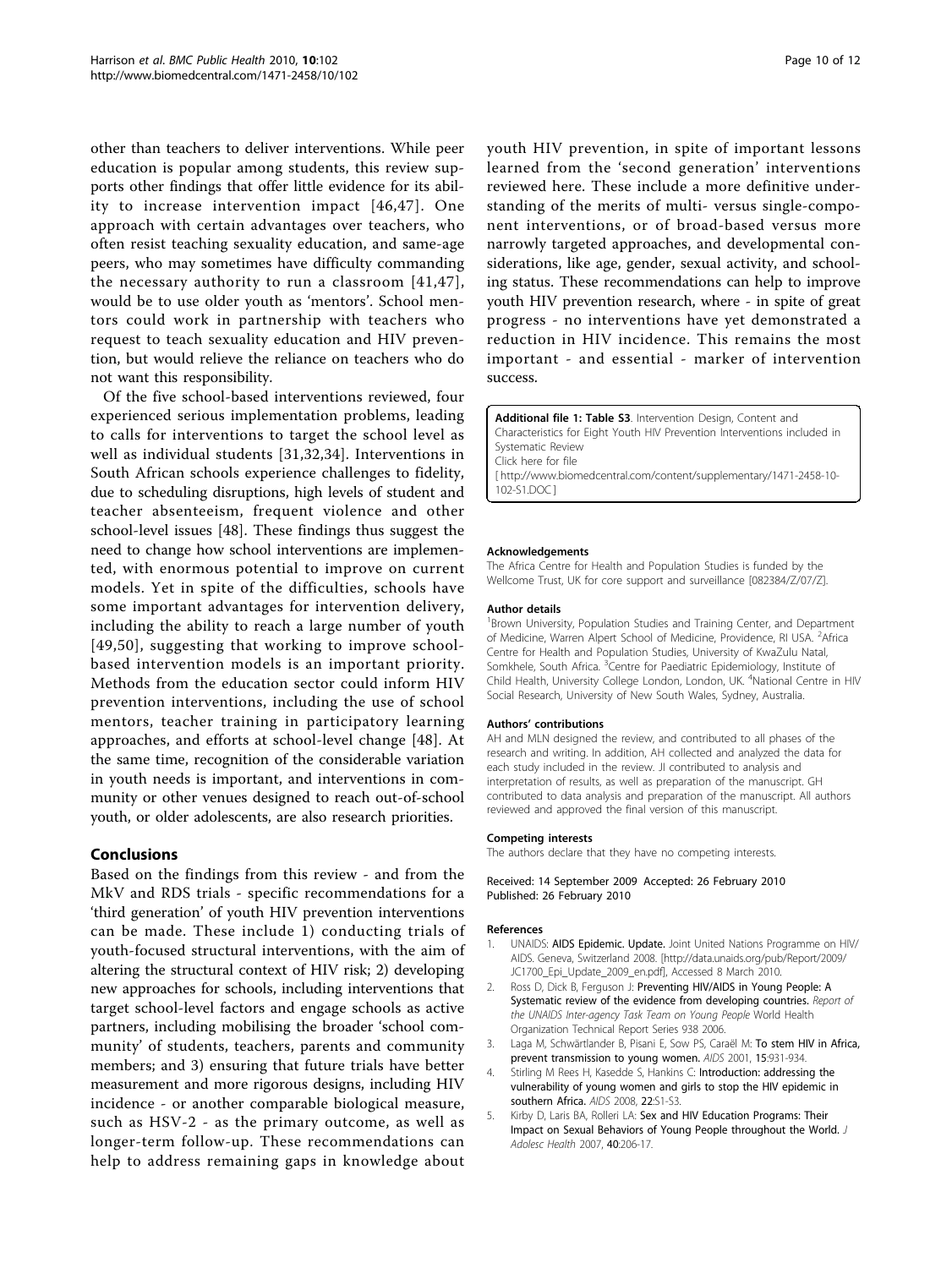- <span id="page-10-0"></span>6. Wellings K, Collumbien M, Slaymaker E, Singh S, Hodges Z, Patel D, Bajos N: [Sexual behaviour in context: a global perspective.](http://www.ncbi.nlm.nih.gov/pubmed/17098090?dopt=Abstract) Lancet 2006, 368(9548):1706-28.
- 7. Wegbreit J, Bertozzi S, DeMaria LM, Padian NS: [Effectiveness of HIV](http://www.ncbi.nlm.nih.gov/pubmed/16816550?dopt=Abstract) [prevention strategies in resource-poor countries: tailoring the](http://www.ncbi.nlm.nih.gov/pubmed/16816550?dopt=Abstract) [intervention to the context.](http://www.ncbi.nlm.nih.gov/pubmed/16816550?dopt=Abstract) AIDS 2006, 20(9):1217-35.
- Kinsman J, Nakiyingi J, Kamali A, Carpenter L, Quigley M, Pool R, Whitworth J: Evaluation of a comprehensive school-based AIDS education programme in rural Masaka, Uganda. Health Educ Rsch 2001, 16(1):85-100.
- 9. Ross DA, Changalucha J, Obasi AIN, Todd J, Plummer M, Cleophas-Mazige B, Anemona A, Everett D, Weiss HA, Mabey DC, Grosskurth H, Hayes RJ: [Biological and behavioural impact of an adolescent sexual](http://www.ncbi.nlm.nih.gov/pubmed/17721102?dopt=Abstract) [health intervention in Tanzania: a community-randomized trial.](http://www.ncbi.nlm.nih.gov/pubmed/17721102?dopt=Abstract) AIDS 2007, 21:1943-1955.
- 10. Cowan FM: Cluster randomized trail of a multi-component HIV prevention intervention for young people in rural Zimbabwe. University College London, Technical Briefing Note 2008.
- 11. Jewkes R, Nduna M, Levin J, Jama N, Dunkle K, Puren A, Duvvury N: Impact of stepping stones on incidence of HIV and HSV-2 and sexual behaviour in rural South Africa: cluster randomised controlled trial. British Med Journal 2008, 337:a506, doi: 10.1136/bmj.a506.
- 12. Pronyk P, Hargreaves J, Kim JC, Morison LA, Phetla G, Watts C, Busza J, Porter JD: [Effect of a structural intervention for the prevention of](http://www.ncbi.nlm.nih.gov/pubmed/17141704?dopt=Abstract) [intimate-partner violence and HIV in rural South Africa: a cluster](http://www.ncbi.nlm.nih.gov/pubmed/17141704?dopt=Abstract) [randomised trial.](http://www.ncbi.nlm.nih.gov/pubmed/17141704?dopt=Abstract) Lancet 2006, 368:1973-83.
- 13. Pronyk PM, Kim JC, Abramsky T, Phetla G, Hargreaves JR, Morison LA, Watts C, Busza J, Porter JD: **[Combined microfinance and training](http://www.ncbi.nlm.nih.gov/pubmed/18670227?dopt=Abstract)** [intervention can reduce HIV risk behaviour in young female participants.](http://www.ncbi.nlm.nih.gov/pubmed/18670227?dopt=Abstract) AIDS 2008, 22:1659-66.
- 14. Rao Gupta G, Parkhurst JO, Ogden JA, Aggleton P, Mahal A: [Structural](http://www.ncbi.nlm.nih.gov/pubmed/18687460?dopt=Abstract) [approaches to HIV prevention.](http://www.ncbi.nlm.nih.gov/pubmed/18687460?dopt=Abstract) Lancet 2008, 372:764-5.
- 15. Buve A, Newell ML, eds: Vulnerability of Young Women and Girls to HIV in sub-Saharan Africa. AIDS 2008, 22(Supplement 4):S1-S86.
- 16. Gallant M, Maticka-Tyndale E: [School-based HIV prevention programmes](http://www.ncbi.nlm.nih.gov/pubmed/14759680?dopt=Abstract) [for African youth.](http://www.ncbi.nlm.nih.gov/pubmed/14759680?dopt=Abstract) Soc Sci Med 2004, 58(7):1337-51.
- 17. Paul-Ebhohimhen VA, Poobalan A, van Teijlingen ER: [A systematic review](http://www.ncbi.nlm.nih.gov/pubmed/18179703?dopt=Abstract) [of school-based sexual health interventions to prevent STI/HIV in sub-](http://www.ncbi.nlm.nih.gov/pubmed/18179703?dopt=Abstract)[Saharan Africa.](http://www.ncbi.nlm.nih.gov/pubmed/18179703?dopt=Abstract) BMC Public Health 2008, 8:4.
- 18. Oakley A, Fullerton D, Holland J, Arnold S, et al: Sexual health education interventions for young people: a methodological review. British Med Journal 1995, 310:158-62.
- 19. Stanton B, Kim N, Galbraith J, Parrott M: [Design Issues Addressed in](http://www.ncbi.nlm.nih.gov/pubmed/8803730?dopt=Abstract) [Published Evaluations of Adolescent HIV-Risk Reduction Interventions: A](http://www.ncbi.nlm.nih.gov/pubmed/8803730?dopt=Abstract) [Review.](http://www.ncbi.nlm.nih.gov/pubmed/8803730?dopt=Abstract) Journal of Adolescent Health 1996, 18:387-396.
- 20. Mema kwa Vijana: Rethinking how to prevent HIV in young People: Evidence from two large randomized controlled trials in Tanzania and Zimbabwe. Policy Briefing Paper No. 10 2008.
- 21. Cowan FM, Pettifor A: [HIV in adolescents in sub-Saharan Africa.](http://www.ncbi.nlm.nih.gov/pubmed/19532066?dopt=Abstract) Curr Opin HIV AIDS 2009, 4(4):288-93.
- 22. UNAIDS: Knowing your Epidemic, 2007 Annual Report. Geneva: UNAIDS 200[8http://data.unaids.org/pub/Report/2008/jc1535\\_annual\\_report07\\_en.](http://data.unaids.org/pub/Report/2008/jc1535_annual_report07_en.pdf) [pdf](http://data.unaids.org/pub/Report/2008/jc1535_annual_report07_en.pdf), 8 February 2010.
- 23. Ross DA, Wight D, Dowsett G, Buve A, Obasi AIN: The weight of evidence: a method for assessing the strength of evidence on the effectiveness of HIV prevention interventions among young people. Preventing HIV/AIDS in Young People: A Systematic review of the evidence from developing countries. Report of the UNAIDS Inter-agency Task Team on Young People World Health Organization Technical Report Series 938Ross D, Dick B, Ferguson J 2006, Chapter 4.
- 24. Pettifor AE, Kleinschmidt I, Levin J, Rees HV, MacPhail C, Madikizela-Hlongwa L, Vermaak K, Napier G, Stevens W, Padian NS: [A community](http://www.ncbi.nlm.nih.gov/pubmed/16185231?dopt=Abstract)[based study to examine the effect of a youth HIV prevention](http://www.ncbi.nlm.nih.gov/pubmed/16185231?dopt=Abstract) [intervention on young people aged 15-24 in South Africa: results of the](http://www.ncbi.nlm.nih.gov/pubmed/16185231?dopt=Abstract) [baseline survey.](http://www.ncbi.nlm.nih.gov/pubmed/16185231?dopt=Abstract) Tropical Medicine and International Health 2005, 10(10):971-80.
- 25. Goldstein S, Usdin S, Scheepers E, Japhet G: Communicating HIV and AIDS, what works? A report on the impact evaluation of Soul City's fourth series. J Health Comm 2005, 10(5):465-83.
- 26. Visser MJ, Schoeman JB, Perold JJ: Evaluation of HIV/AIDS prevention in South African schools. J Health Psychology 2004, 9(2):263-280.
- 27. Magnani R, Macintyre K, Karim AM, Brown L, Hutchinson P, Kaufman C; The impact of life skills education on adolescent sexual risk behaviors in KwaZulu/Natal, South Africa. J Adol Health 2005, 36(4):289-304.
- 28. James S, Reddy P, Ruiter RA, McCauley A, Borne van den B: Impact of an HIV and AIDS Life Skills Program on Secondary School Students in KwaZulu/Natal, South Africa. AIDS Ed Prev 2006, 18(4):281-94.
- 29. James S, Reddy P, Ruiter RA, Taylor M, Jinabhai CC, Van Empelen P, Borne Van den B: [The effects of a systematically developed photo](http://www.ncbi.nlm.nih.gov/pubmed/15764686?dopt=Abstract)[novella on knowledge, attitudes, communication and behavioural](http://www.ncbi.nlm.nih.gov/pubmed/15764686?dopt=Abstract) [intentions with respect to sexually transmitted infections among](http://www.ncbi.nlm.nih.gov/pubmed/15764686?dopt=Abstract) [secondary school learners in South Africa.](http://www.ncbi.nlm.nih.gov/pubmed/15764686?dopt=Abstract) Health Promotion International 2005, 20(2):157-65.
- 30. Petersen I, Mason A, Bhana A, Bell CC, McKay M: [Mediating social](http://www.ncbi.nlm.nih.gov/pubmed/16464919?dopt=Abstract) [representations using a cartoon narrative in the context of HIV/AIDS: the](http://www.ncbi.nlm.nih.gov/pubmed/16464919?dopt=Abstract) [Ama Qhawe Family Project in South Africa.](http://www.ncbi.nlm.nih.gov/pubmed/16464919?dopt=Abstract) Journal of Health Psychology 2006, 11(2):197-208.
- 31. Mathews C: Presentation, SATZ and HealthWise Interventions. Experts Workshop on 'Youth School-based Intervention Strategies'. Africa Centre for Health and Population Studies, Mtubatuba, South Africa, October 29-31, 2007 .
- 32. Karnell A, Cupp PK, Zimmerman RS, Feist-Price S, Bennie T: **[Efficacy of an](http://www.ncbi.nlm.nih.gov/pubmed/16961447?dopt=Abstract)** [American Alcohol and HIV Prevention Curriculum adapted for Use in](http://www.ncbi.nlm.nih.gov/pubmed/16961447?dopt=Abstract) [South Africa: Results of a Pilot Study in Five Township Schools.](http://www.ncbi.nlm.nih.gov/pubmed/16961447?dopt=Abstract) AIDS Education and Prevention 2006, 18(4):295-310.
- 33. Exner T, Harrison A, Hoffman S, Smit J, Mantell J, Nzama T, Stein Z: Schoolbased Intervention reduces Sexual Risk and Changes Gender Role Norms: The Mpondombili Project in Rural South Africa. XVIth International AIDS Conference, Toronto, Canada, August 13-18th, 2006.
- 34. Smith EA, Palen LA, Caldwell LL, Flisher AJ, Graham JW, Mathews C, Wegner L, Vergnani T: [Substance use and sexual risk prevention in](http://www.ncbi.nlm.nih.gov/pubmed/18836890?dopt=Abstract) [CapeTown, South Africa: an evaluation of the](http://www.ncbi.nlm.nih.gov/pubmed/18836890?dopt=Abstract) HealthWise program. Prev Sci 2008, 9(4):311-21.
- 35. Hallman K, Govender K, Roca E, Pattman R, Mbatha E, Bhana D: Enhancing financial literacy, HIV/AIDS skills, and safe social spaces among vulnerable South African youth. New York: Population Council, Transitions to Adulthood Brief No.4 2007.
- 36. Visser MJ: [HIV/AIDS prevention through peer education and support in](http://www.ncbi.nlm.nih.gov/pubmed/18185895?dopt=Abstract) [secondary schools in South Africa.](http://www.ncbi.nlm.nih.gov/pubmed/18185895?dopt=Abstract) SAHARA J 2007, 4(3):678-94.
- 37. Aaro LE, Flisher A, Kaaya S, Onya H, Fuglesang M, Klepp KI, Schaalma H: [Promoting sexual and reproductive health in early adolescence in South](http://www.ncbi.nlm.nih.gov/pubmed/16581707?dopt=Abstract) [Africa and Tanzania: Development of a theory and evidence-based](http://www.ncbi.nlm.nih.gov/pubmed/16581707?dopt=Abstract) [intervention program.](http://www.ncbi.nlm.nih.gov/pubmed/16581707?dopt=Abstract) Scandinavian Journal of Public Health 2006, 34:150-158.
- 38. Jewkes R, Nduna M, Levin J, Jama N, Dunkle K, Khuzwayo N, Khuzwayo N, Koss M, Puren A, Wood K, Duvvury N: [A cluster randomized-controlled](http://www.ncbi.nlm.nih.gov/pubmed/16398750?dopt=Abstract) [trial to determine the effectiveness of](http://www.ncbi.nlm.nih.gov/pubmed/16398750?dopt=Abstract) Stepping Stones in preventing HIV [infection and promoting safer sexual behaviour amongst youth in the](http://www.ncbi.nlm.nih.gov/pubmed/16398750?dopt=Abstract) [rural Eastern Cape, South Africa: trial design, methods and baseline](http://www.ncbi.nlm.nih.gov/pubmed/16398750?dopt=Abstract) [findings.](http://www.ncbi.nlm.nih.gov/pubmed/16398750?dopt=Abstract) Trop Med Int Health 2006, 11(1):3-16.
- Cowan FM, Pascoe SJ, Langhaug LF, Dirawo J, Chidiya S, Jaffar S, Mbizvo M, Stephenson JM, Johnson AM, Power RM, Woelk G, Hayes RJ: The [Regai](http://www.ncbi.nlm.nih.gov/pubmed/18778329?dopt=Abstract) Dzive Shiri [Project: a cluster randomised controlled trial to determine](http://www.ncbi.nlm.nih.gov/pubmed/18778329?dopt=Abstract) [the effectiveness of a multi-component community-based HIV](http://www.ncbi.nlm.nih.gov/pubmed/18778329?dopt=Abstract) [prevention intervention for rural youth in Zimbabwe](http://www.ncbi.nlm.nih.gov/pubmed/18778329?dopt=Abstract)–study design and [baseline results.](http://www.ncbi.nlm.nih.gov/pubmed/18778329?dopt=Abstract) Tropical Medicine and International Health 2008, 13(10):1235-44.
- 40. Wegner L, Flisher AJ, Caldwell LL, Vergnani T, Smith EA: [Healthwise](http://www.ncbi.nlm.nih.gov/pubmed/17956882?dopt=Abstract) South [Africa: cultural adaptation of a school-based risk prevention programme.](http://www.ncbi.nlm.nih.gov/pubmed/17956882?dopt=Abstract) Health Educ Res 2008, 23(6):1085-96.
- 41. Mantell J, Harrison A, Hoffman S, Smit JA, Stein ZA, Exner TM: The Mpondombili Project: Preventing HIV/AIDS and Unintended Pregnancy among Rural South African School-going Youth. Repro Health Matters 2006, 14(28):113-122.
- 42. Kim JC, Pronyk PM, Barnett T, Watts C: Exploring the role of economic empowerment in HIV prevention. AIDS 2008, 22(Suppl 4):S57-S71.
- 43. Duflo E, Dupas P, Kremer M, Sinei S: [Education and HIV/AIDS Prevention:](http://www.ncbi.nlm.nih.gov/pubmed/19169425?dopt=Abstract) [Evidence from a Randomized Evaluation in Western Kenya.](http://www.ncbi.nlm.nih.gov/pubmed/19169425?dopt=Abstract) 2006. [[http://](http://www.povertyactionlab.org) [www.povertyactionlab.org](http://www.povertyactionlab.org)].
- 44. Hayes RJ: Prevention of HIV in young people in Africa. British Med Journal 2008, 337:a743.
- 45. Friedman SR, O'Reilly KR: [Sociocultural interventions at the community](http://www.ncbi.nlm.nih.gov/pubmed/9451986?dopt=Abstract) [level.](http://www.ncbi.nlm.nih.gov/pubmed/9451986?dopt=Abstract) AIDS 1997, 11(suppl A):s201-208.